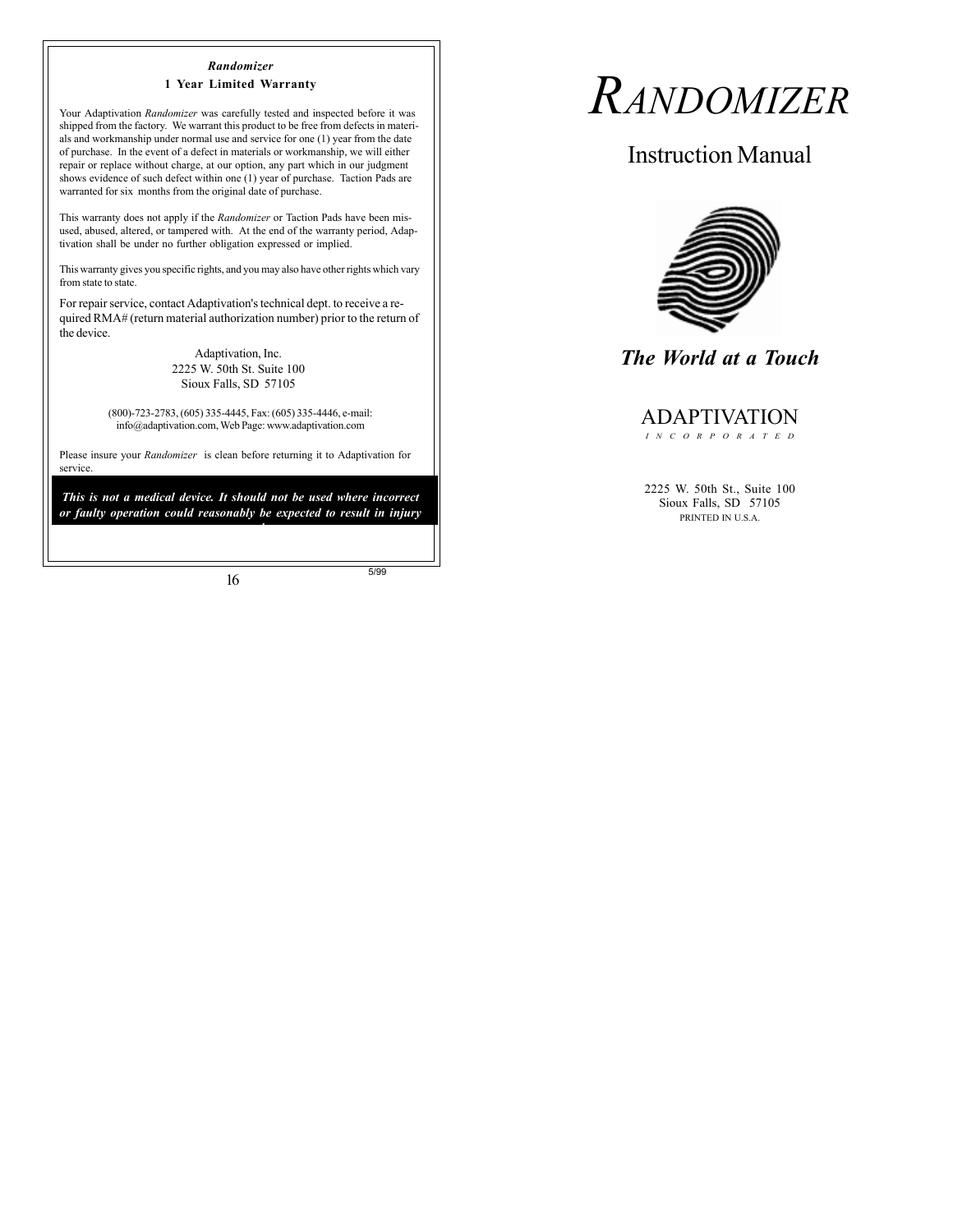# **Table of Contents**

Notes

 $15\,$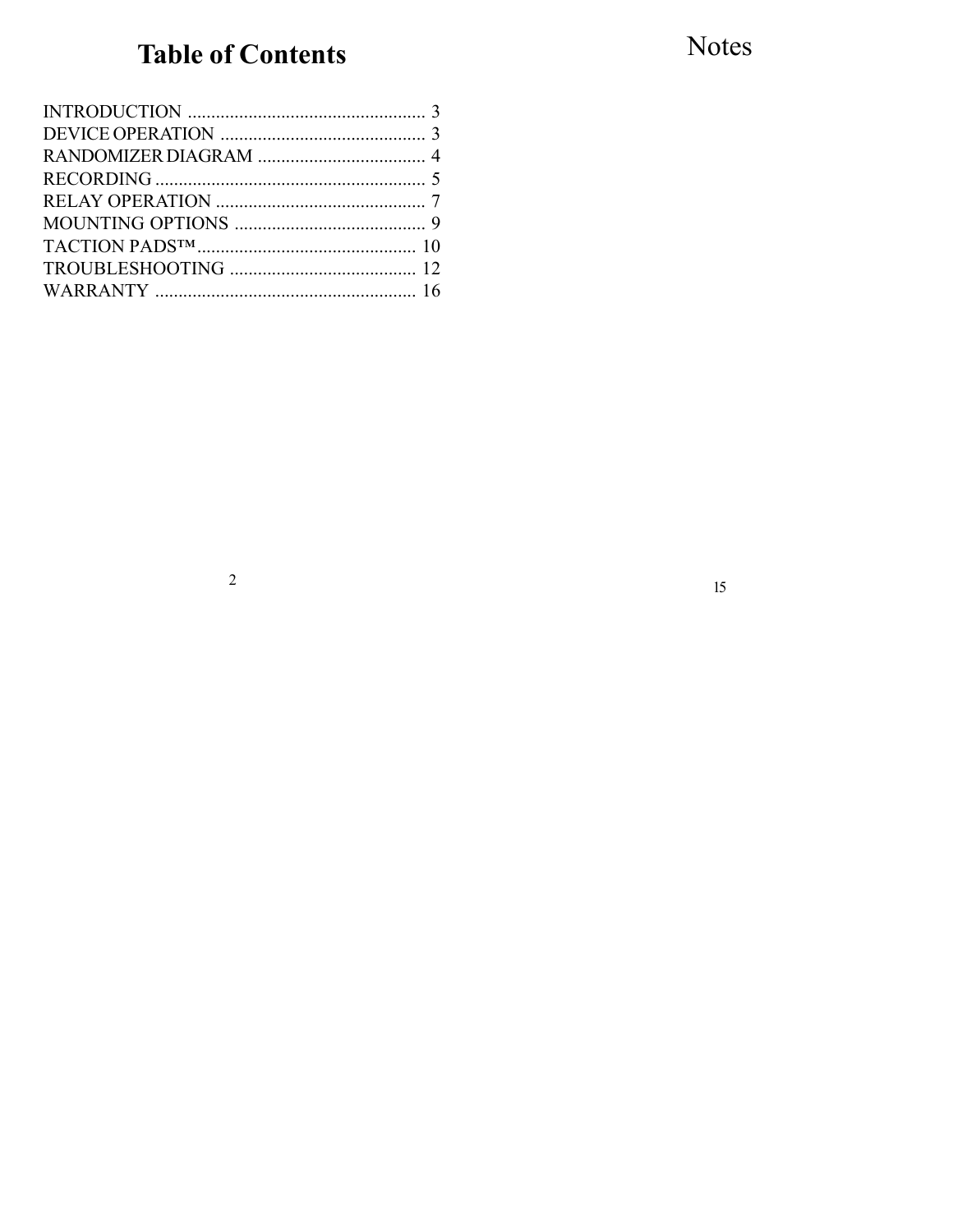### Notes

### **INTRODUCTION**

Your Adaptivation, Inc. *Randomizer* has been designed to provide easy access for individuals with physical or mental disabilities to basic and effective augmentative communication. The *Randomizer* allows an individual to record a series of messages and play them back in a totally random order. A second level will allow for easy transitions from one activity to another. The *Randomizer* also has relay activation which will allow you to pair the message with some type of reinforcement such as a battery operated toy. Because the *Randomizer* is so easily programmed, its great for promoting interaction in inclusive settings. Feel free to contact Adaptivation at any time for assistance using your *Randomizer.*

### **Operating your Randomizer**

### **Battery Installation**

1. Check to ensure that your *Randomizer* is turned off by rotating the Volume/Power knob until the click is felt.

2. With the device lying face down, open the battery compartment cover by removing the single Phillips head screw.

3. Properly insert one 9 volt battery. Adaptivation recommends using only Alkaline 9 volt batteries to ensure long battery life.

14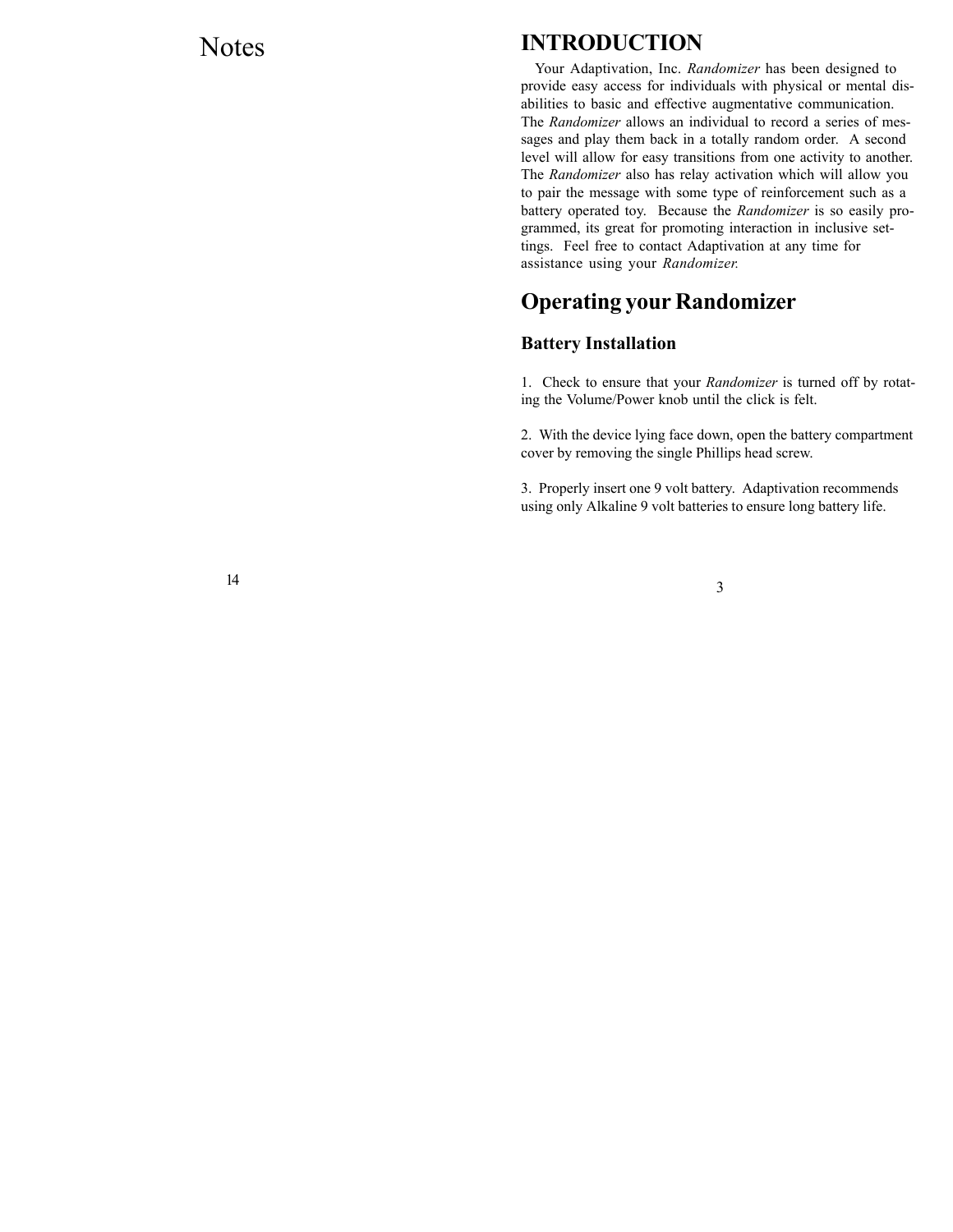## *Randomizer* Diagram



 as a Linkswitch in conjunction with the *Randomizer*. Recording messages with dead air at the end will allow the device to activate longer.

### **The** *Randomizer* **is not recording.**

-Make sure the *Randomizer* is in the REC mode. -Batteries may be too low.

-If using an external switch, make sure it works.

-If using an external switch, make sure it is plugged into the EXT SWITCH jack.

-Make sure to press down on the *Randomizer* or external switch the whole time you are recording, then release when you are done.

-Always start recording in the first level (REC 1) and then record in the second level (REC 2).

-If using more than one level, be sure to record both levels at the same time.

### **Messages have background noise.**

-Speak clearly into the side marked MIC, holding the  *Randomizer* about 12 inches away.

-Batteries may be too low.

-Are you near a source of electrical noise such as air conditioners, electric motors, power lines, etc.

### **"Click" sound heard at the end of a recorded message.**

-Use an external switch instead of Randomiz*er's* built in switch when recording. Play as usual.

13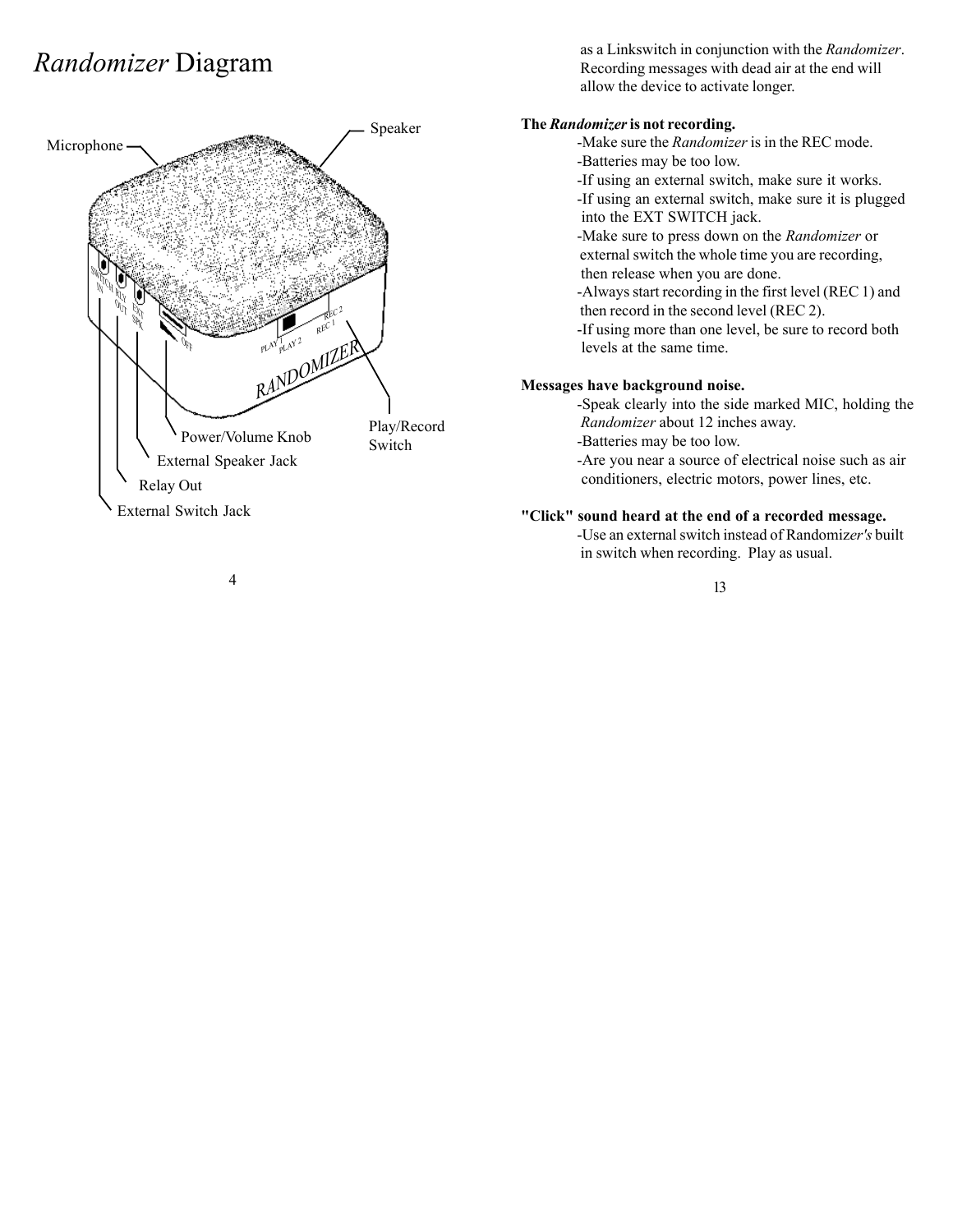# **Trouble-Shooting**

### **The** *Randomizer* **does not play back.**

-Make sure volume knob is turned up.

- -Batteries may be too low.
- -If external speaker is used, does it work?

-If external speaker is used, make sure the cable is plugged into the EXT SPK jack.

-If external speaker is used, does it need its own power supply?

-Make sure the *Randomizer* is in the play mode.

-If using an external switch, does it work?

-If using an external switch, make sure it is plugged into the EXT SWITCH jack.

### **Relay does not activate.**

**-**Make sure the cable connector is working. -Make sure the cable connector is plugged into the RLY OUT jack.

-Make sure the adapted device you are trying to operate works. Try plugging a switch directly into the adapted device.

### **Toy or adapted device only activates for short time.**

-The relay in the *Randomizer* will only activate for the length or the duration of the message. If latching or timing is desired, use a switch-latch-timer-box such

12

4. Replace the battery compartment cover and secure with the screw. Take care not to overtighten.

### **Recording a Message**

- 1. Turn on the power by rotating the VOLUME/POWER knob to mid-position.
- 2. Slide the PLAY/RECORD switch to the REC 1 position. This will record your series of messages into level one.
- 3. Press down on the *Randomizer* and speak your message clearly, about 12 inches away, into the side of the *Randomizer* marked MIC, holding the switch until the message is finished.
- 4. To record your next message on the same level press again and record your message. Continue recording until the series is finished.
- 5. If you want a second level of messages, slide the PLAY/ RECORD switch to the REC 2 position. Record your messages as you did for level one.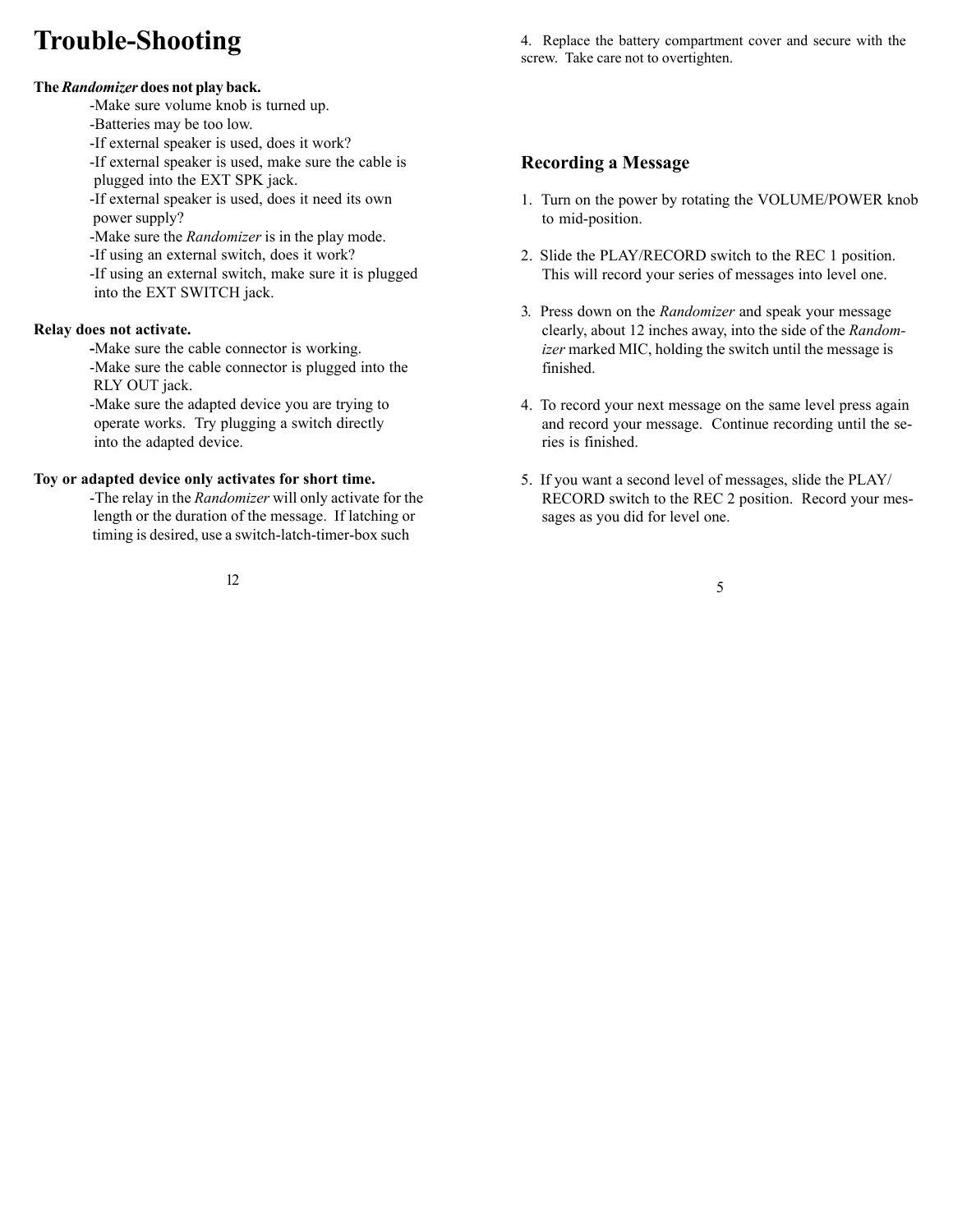- 6. When finished recording, slide the PLAY/RECORD switch to the PLAY 1 position. Press down on the *Randomizer* and your messages will play back. Press down again, a second message will play.
- 7. To access the second level of messages, slide the PLAY/ RECORD switch to the PLAY 2 position.
- 8. To re-record a message simply repeat the above steps. **Both levels must be recorded at the same time.** For example, if you want to change the messages on level 2, you must also re-record the messages on level 1.
- 9. For those individuals who are unable to access the *Randomizer*, any external switch may be plugged into the jack marked EXT SWITCH. A message can also be recorded utilizing an adaptive switch rather than the top of the *Randomizer*, and following the above steps.
- Note: When you are not using the *Randomizer*, we recommend turning off the *Randomizer* to prevent accidental activation and to save on battery life.
- Note: When changing battery, replace the fresh battery within 5 minutes to retain your messages.

There are three different shapes of Taction Pads™, suitable for different shaped objects; two rectangular (2" x 4") Taction Pads (shapes A and A2), one large rectangular (3" x 5") Taction Pad (shape D), and one skinny strip (24" x 0.1") Taction Pad (shape C). The rectangular shapes are useful for most large, flat surfaces. Shape C is suitable for spiraling around odd-shaped objects. Shape A2 is made especially for small fingers. Taction Pad sets are subject to change without notice.

If a Taction Pad is too large for the surface or object you want to adhere it to, you can trim it to size with scissors. The Taction Pads should be cut on the side farthest from the cord and parallel to the thin lines. You must, however, leave at least two lines on the Taction Pad for it to continue working. Once a Taction Pad™ is stuck to a clean surface, it may be difficult to peel off and stick somewhere else. Taction Pads are extra thick to resist tearing when peeling them off, but they also have extra sticky adhesive to reduce the risk of inadvertent removal. Residue will stick to the Taction Pad if it was originally adhered to clothing or paper products and, therefore, may not stick to another surface or object. Adaptivation does not recommend adhering Taction Pads directly to skin.

6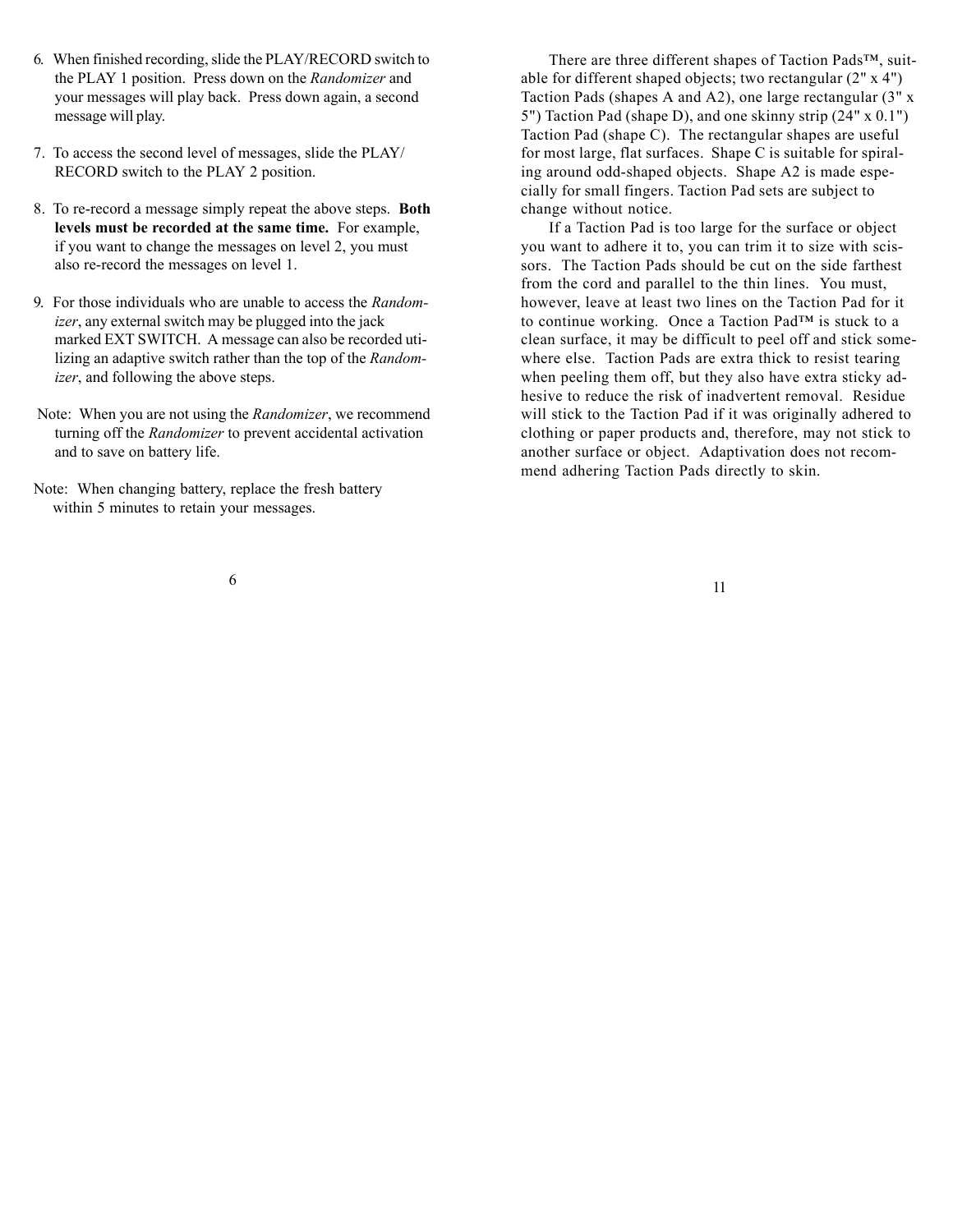### **Taction Pads™**

Taction Pad (short for "tactile action") are clear, adhesive-backed, touch-sensitive patches that can turn nearly any object or surface into a touch-sensitive 'switch'. Simply touching the object where the Taction Pad is placed causes voice output from your *Randomizer*. Used in conjunction with any of Adaptivation's touch activated products, our exclusive Taction Pads let the teacher or therapist choose the best target object when activating an assistive device.

Taction Pads are sensitive to the amount of moisture in the skin. If the skin is too dry, the *Randomizer* will not sense that someone is touching the Taction Pads. **Apply hand lotion to remedy this** (Adaptivation uses Nutrogena® Hand Cream). Normally the skin on the pads of the fingers and the palm of the hand is the only skin moist enough to consistently activate the Taction Pad.

Taction Pads are resistant to saliva, urine, and other grime but should be cleaned with mild soap and water as necessary. If a Taction Pad has standing liquid on it, the *Randomizer* will sense this and think someone is holding their hand on the Taction Pad. Wipe the Taction Pad dry to avoid this.

### **Relay Operation**

The *Randomizer* has an internal relay which acts as a switch to activate other battery operated devices or devices operated through an environmental control. The relay will activate for the entire duration of the recorded message. The relay will activate for each message, regardless of the number of messages or the level the *Randomizer* is in. The relay automatically activates in the *Randomizer*. There is no need to program or turn the relay on. To add latching or timing capabilities, use a switch-latch-timer box like Adaptivation's Linkswitch. Below are some examples of how to use the relay.

Example1: In this example we will use the relay to activate a toy for the duration of the message. You will need a standard cable connector with 1/8" (3.5mm) male jacks on both ends (available from Adaptivation). One end of the cable connector is plugged into the adapted toy. If your battery operated toy is not already commercially adapted for switch use, then use a Battery Interrupter to easily adapt your toy. The other end of the cable connector is then plugged into the jack marked RLY OUT on the *Randomizer*. Record an appropriate message. Now to activate the toy, simply press the *Randomizer* itself or an external switch and the toy will activate for the length of the message.

7